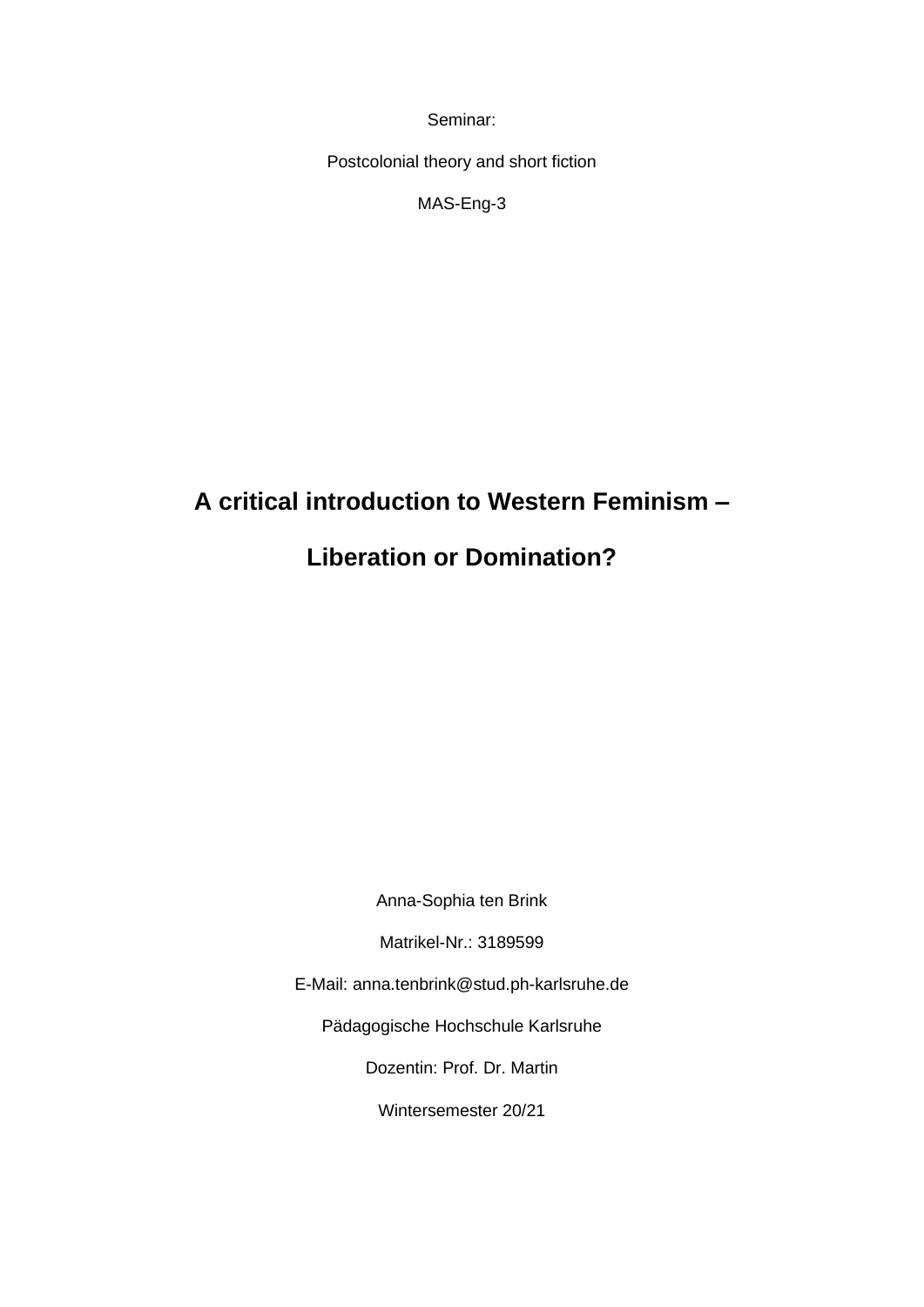## **Table of contents**

| 5. |  |  |
|----|--|--|
|    |  |  |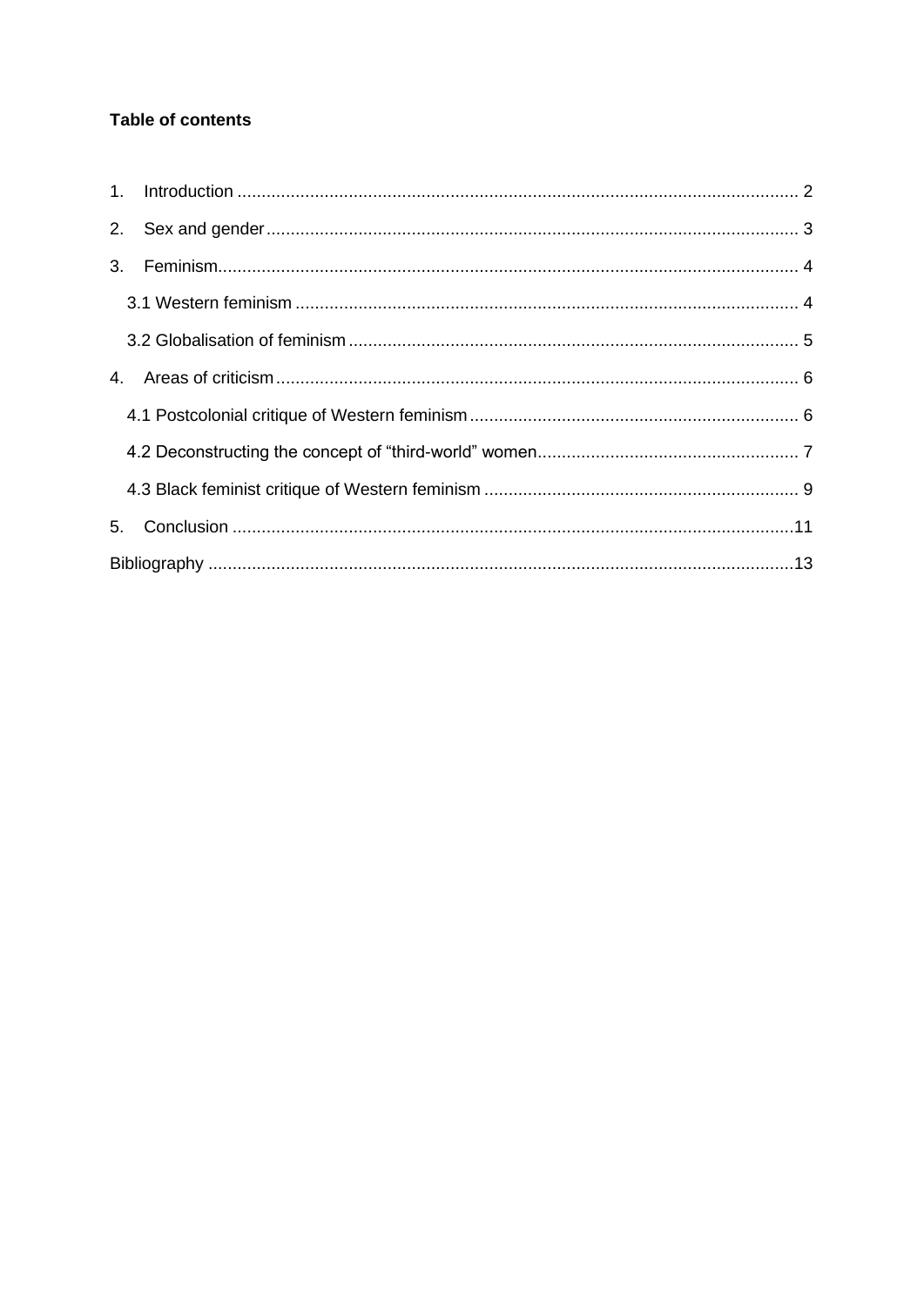#### <span id="page-2-0"></span>**1. Introduction**

The topic of feminism has been widespread and discussed in politics and people's everyday life with varying intensity for many years. There have been different waves of feminism and debates all around the world. Current discussions of gendered language are just one example of ongoing fights for equality.

This paper introduces the topic of Western feminism. It takes a closer look at the feminism which evolved in the Western world, precisely in Europe and the United States. However, this will be a critical introduction - for several reasons explained - as the paper progresses. The paper examines the question if the movement of Western feminism succeeded in liberation for women regarding equal rights between men and women, more freedom, and self-determination. Moreover, it will investigate if said liberation was limited to a certain type of women or if it was achieved and gained for all women. Further, it will explore if and how liberation was reached within the Western feminist movement and if it was attained by dominating and using others, in this regard other women, or if goals were obtained by a change within society.

The paper is spilt in three main parts. After introducing and differentiating the terms sex and gender, the paper moves on to introduce the topic of feminism in general. It will then focus on Western feminism and the globalisation of feminism and will explore the impact of Western feminism in a global context. The third part presents the areas of criticism towards Western feminism. Western feminism will first be taken into a critical account by postcolonial feminists with a closer look at postcolonial feminist Chanda Mohanty and her paper *Under Western Eyes*. Secondly, the Western concept of feminism will be criticised by African American feminists within the Black feminist movement in the United States. This chapter will also make the complexity of Black women's suffrage visible within the topic of feminism. At the end, there will be a conclusion.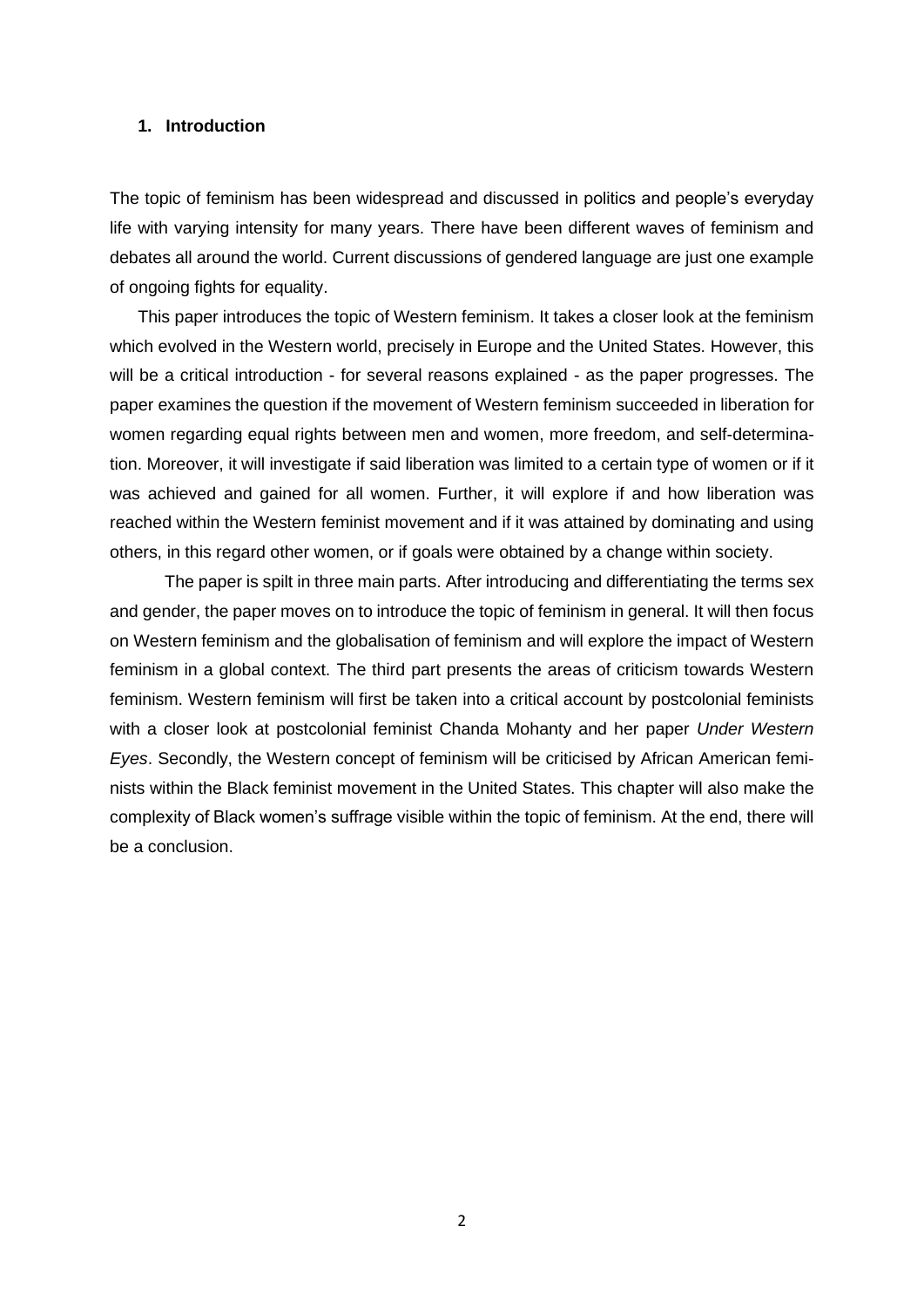#### <span id="page-3-0"></span>**2. Sex and gender**

This chapter shortly introduces the terms sex and gender as a means of scaffolding for the following topics. The two terms are not synonyms and help to understand the foundational idea behind feminism. This knowledge will also be helpful because the terms go back historically and effected the difference between men and women in many ways with the establishment of the patriarchy, which will also be addressed in this chapter.

Coming to the two terms: Gender is more complex than sex, as it is a social category, describing cultural norms and acts. Gender is about how to behave and act as a girl or a boy and it effects many areas of life: what to wear, how to speak, what to study. All these aspects are part of gender and therefore part of a gender role. Sex on the other hand is biologically defined by anatomy. Nowadays, one's anatomy is no longer one's destiny, meaning that there are ways to either change one's sex by surgery or to take on a different gender, because sex and gender are no longer fixed singular positions. Today there are various gender identities such as female, male, and transgender (cf. Dixon 2011, 2). Just because you are born with a certain sex does not mean you need to take on a specific gender role for the rest of your life. Since gender is something learned and constructed around people's physical sex, it therefore can and should be deconstructed to find a way out of the singularity of gender roles (cf. Döring 2011, 172f).

Furthermore, the problem that occurs with these fixed gender roles is that power dynamics were often explained and justified through gender and especially gender difference served and still serves as a means of legitimising patriarchal power. Patriarchy in this sense refers to a "[…] [hypothetical](https://www.merriam-webster.com/dictionary/hypothetical) social system in which the father or a male elder has absolute authority over the [family](https://www.britannica.com/topic/family-kinship) group; by extension, one or more men (as in a council) exert absolute authority over the [community](https://www.merriam-webster.com/dictionary/community) as a whole" (Editors of Encyclopedia Britannica, 2021).

In a patriarchally dominated society, gender positions construct the female role as weak, dark, emotional, domestic, inferior, and passive while the male role is depicted as strong, enlightened, rational, superior, and active. However, this construction is neither natural nor veritable. Any apparent deficient differences can only be a foundational product of the patriarchal power system, produced to justify male dominated acting (cf. Döring 2011, 173f).

Since the 1980's those fixed oppositional constructions between sex and gender by a patriarchal society have been critically questioned by feminist theorists as these attributes reveal more about the speaking subject who invented them than about the object for which they are made (cf. Döring 2011, 172). This leads over to the next chapter about feminism.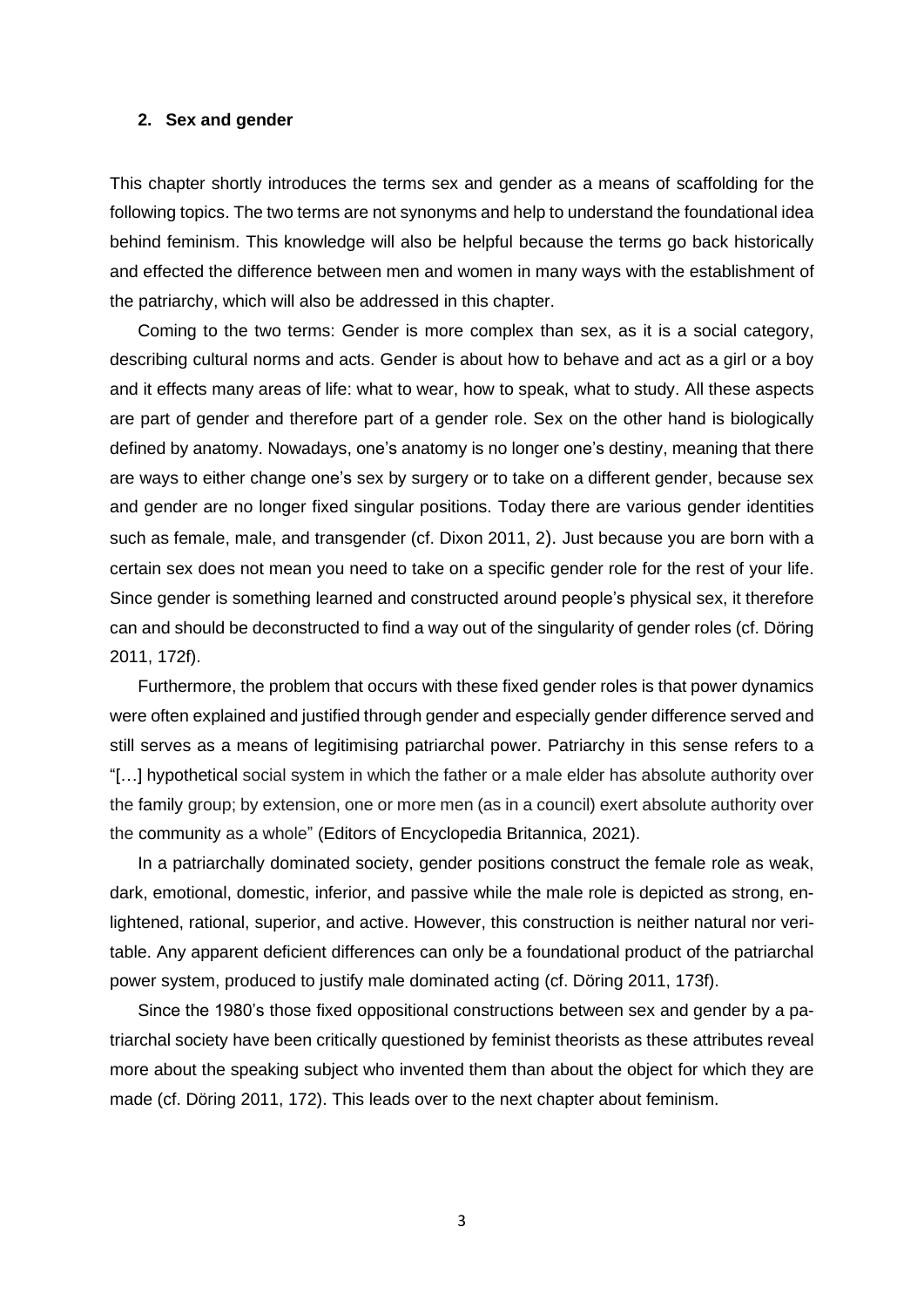#### <span id="page-4-0"></span>**3. Feminism**

This chapter will focus on feminism, with a special look on Western feminism and the globalisation of feminism. Feminism is *"*[t]he belief that women should be allowed the same rights, power, and opportunities as men and be treated in the same way, or the set of activities intended to achieve this state" (Cambridge Dictionary). A feminist therefore is "[a] person who supports the belief that women should have the same rights and opportunities as men" (Oxford Dictionary). The authors Brunell and Burkett go further, in saying that feminism is "[…] the belief in social, economic, and political equality of the sexes" (Brunell & Burkett) and not just between men and women, but between everyone.

Feminism aims to overcome traditional, single roles within the construction of gender and is thus not limited to women alone. It is also not about a female-dominated society, because domination is nothing wanted, but about equality and self-determination. All humans, independently of their gender, sex and body should have the same rights and freedoms (cf. Stokowski 2016, 160f). So far, feminism has affected many areas of life of women in a positive way, regarding divorce laws, sexual freedoms, the right to vote, education, contraception and more (cf. Dixon 2011, 1).

#### <span id="page-4-1"></span>**3.1 Western feminism**

Western feminism evolved in America and Europe in the 1960's. The concept of feminism was mostly defined by women in the United States. This wave of feminism was a response to the restrictions Western women had to endure in their daily lives. Throughout Western history, women were limited to the domestic sphere and men to public life. Those fixed positions within a patriarchal society were explained through single gender roles, which Western feminists were starting to challenge (cf. Brunell & Burkett).

There were three different waves of feminism in the past. However, it is important to be aware that "waves" in this context do not describe a smooth movement which evolves like a wave, but a movement which starts with fights and protests which serve as key moments marking the beginning of a new feminist wave (cf. Stokowski 2016, 134).

The first Western wave of feminism was at the end of the  $19<sup>th</sup>$  century and at the beginning of the  $20<sup>th</sup>$  century. This movement involved property rights and the central issue of the women's right to vote. The first American feminism wave ended with the 19<sup>th</sup> amendment in the US constitution in 1919, which gave women the right to vote (cf. Drucker 2018).

The second wave began in the 1940's and had its peak in the 1960's and 1970's. In this period, women were fighting for equal social rights. The slogan of that movement was *the Personal is political*, challenging the general belief that women can only have an identity though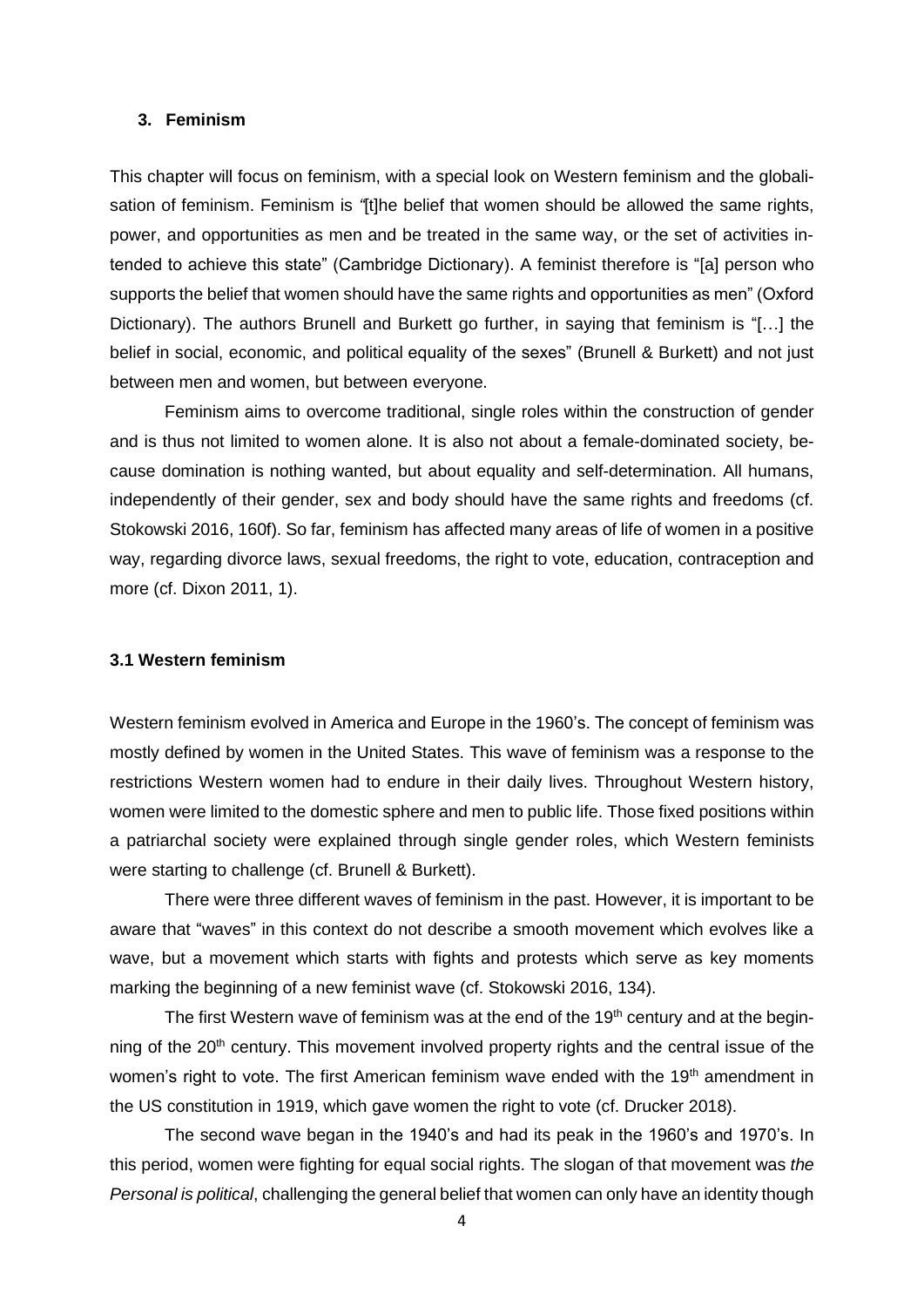a man and children as a wife and mother. Here again, single gender roles become visible. The American feminist and activist Betty Friedan with her book *The Feminine Mystique*, played a key role in the movement for the fight of equality in 1963 (cf. Drucker 2018).

The third wave of feminism started in the early 1990's. The third movement includes a continuation and a reaction towards the second wave. The reaction was driven by African Americans and women from the global South who criticised Western feminism for emphasising and focusing predominantly on the experiences made by white middle-class women, leaving the rest behind (cf. Drucker 2018).

Third wave feminists stress the importance of diversity in women's experiences and refuse the concept of a universal women's experience because of diverse cultural beliefs and customs (cf. Dixon 2011, 4f). In addition to that, African American women rose awareness of "[…] how race, ethnicity, class, religion, gender, and nationality are all significant factors when discussing feminism" (Drucker 2018).

#### <span id="page-5-0"></span>**3.2 Globalisation of feminism**

With the advance of globalisation in the 1990's, Western feminists in America and Europe began to interact with the Asian, African and Latin-American feminist movement, which have started to rise with the third wave of feminism. Intellectual women from "developed" western countries were shocked by the requirements and the way women were treated in the global South, like wearing a veil in public, forced marriages, female genital mutilation and more (cf. Brunell & Burkett). Western feminists then started to perceive themselves as saviours of those women in the global South (cf. Brunell & Burkett). The problem however was that their perception and solution for these women in the global South were at odds with the real live concerns women had to face and endure in those countries. Western feminists overlooked the aspect of culture and cultural differences in other countries (cf. Hawkesworth 2012, 211).

In numerous African countries, the status of women began to diminish with the arrival of European colonisers. However, with the arrival of Western feminism, the assumption was made that patriarchy was the core problem instead of European imperialism. As European colonisers brought the patriarchal system to these African countries in the first place, it becomes apparent that this is a delusion (cf. Brunell & Burkett).

This conflict between women from "developed" and developing countries becomes very evident at international conferences, for example during the *International Conference on Population and Development* in Cairo in 1994: Native women protested outside, because the Agenda was made my Western people, without consulting the concerned women (cf. Brunell & Burkett). Native women criticised the agenda, because the conference was focusing on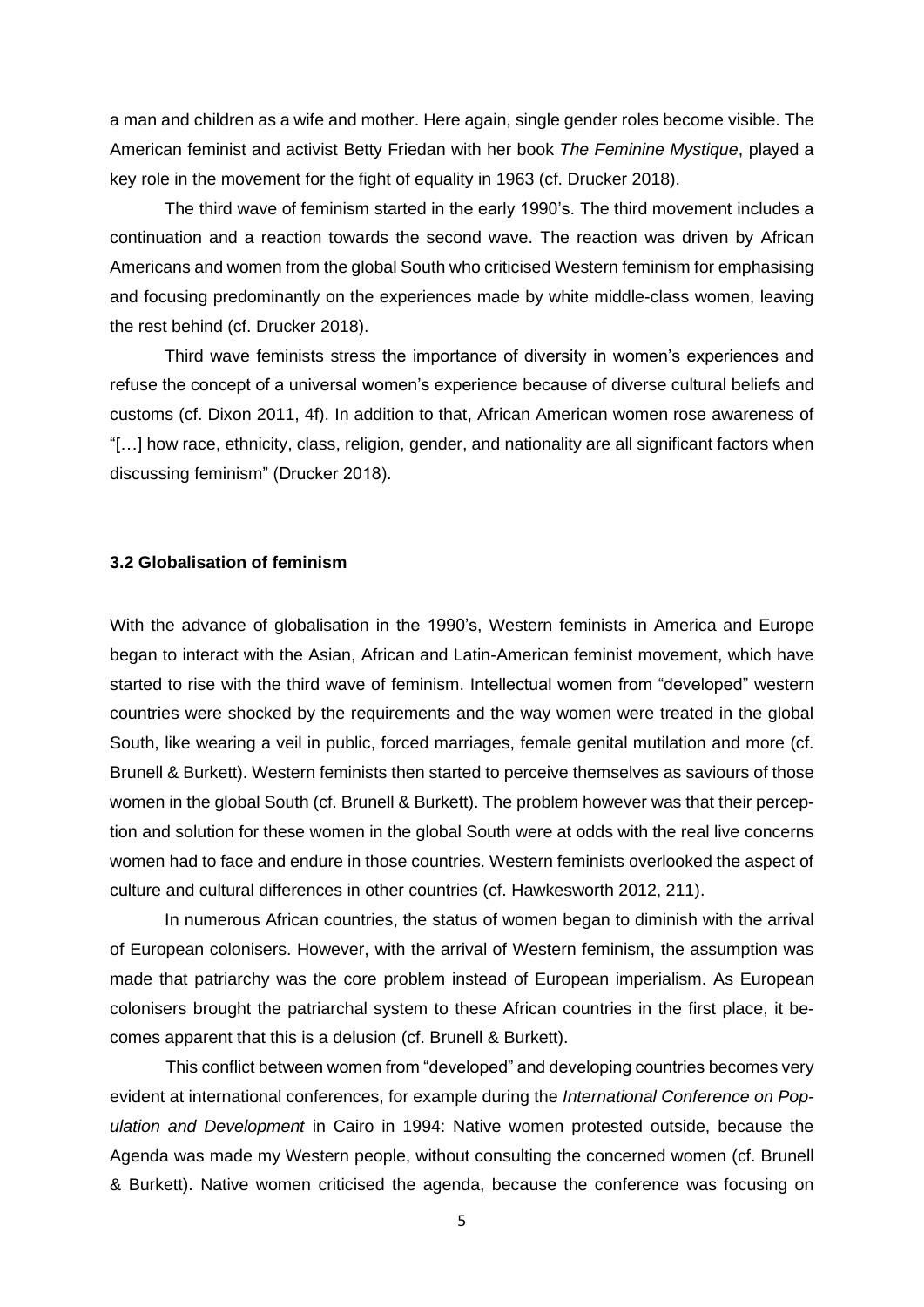contraception and abortion and not on how underdevelopment and poverty was holding women back. Professor of Law Azizah al-Hibri wrote: "[Third World women] noted that they could not very well worry about other matters when their children were dying from thirst, hunger, or war, [the] conference instead centred around reducing the number of Third World babies in order to preserve the earth's resources, despite (or is it 'because of') the fact that the First World consumes much of these resources" (Brunell & Burkett). These statements and assumptions are highly evocative and portray a very biased perception of women in the global South, who were spoken for and not spoken with and perceived as immature, unknowing and uncapable of taking care of their life not because they did not want to, but because they had to face poverty and satisfy basic needs of life first - like food and water - before being able to tackle problems of equality between sexes (cf. Riyal 2019, 83f).

Just because Western feminists have the privilege of not dealing with the issues of poverty, does not give them the right to prepare "[…] the path to liberate their 'unfortunate sisters' [without asking and integrating them into the movement]" (Riyal, 2019, 83). This issue is directly linked to the next chapter.

#### <span id="page-6-0"></span>**4. Areas of criticism**

This chapter deals with areas of criticism towards Western feminism. The concept has been criticised by various authors from different domains. This paper focuses on two of them: it describes criticism towards the concept of Western feminism from a postcolonial feminist point of view, with a special look at postcolonial feminist Chandra Mohanty and her deconstruction of the so-called term "third-world" women (cf. Mohanty 1984, 333). Following this, it takes a closer look at the experience and criticism of African American women and women of colour in the United States within the Black feminist movement.

#### <span id="page-6-1"></span>**4.1 Postcolonial critique of Western feminism**

In the 1980's a dialogue between postcolonialism and feminism blossomed, which developed into postcolonial feminism, producing the writing of postcolonial feminist theories. Postcolonial feminism is part of the third wave of feminism, among generational / youth feminism and eco feminism (cf. Mack-Canty 2004, 168)*.* All three domains aim and work on diverse perspectives and inclusivity of feminism (cf. Riyal 2019, 83).

Postcolonial feminism aims to discover and analyse the continuing negative effects of colonialism in the feminist movement, especially in the Western feminist movement. Postcolonial feminism tries to dismantle imperialism in feminism, particularly in Western feminism,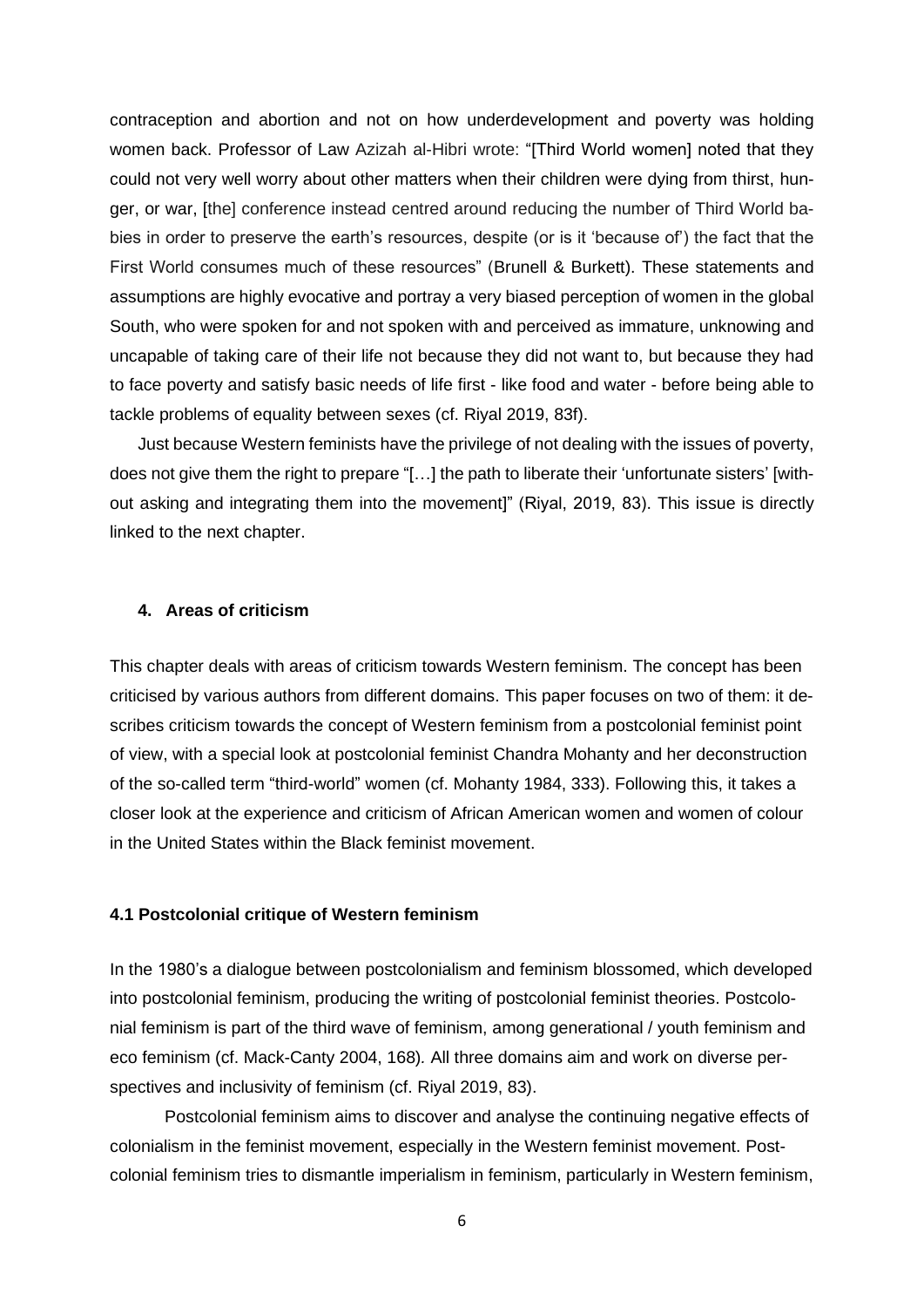regarding its perception towards women in the global South. It states that feminism is not something for Western women only but for everybody and therefore also for women in the global South who have so far only been spoken for (cf. Mack-Canty 2004, 164f).

## <span id="page-7-0"></span>**4.2 Deconstructing the concept of "third-world" women**

Chandra Mohanty is a postcolonial feminist, born in India in 1955. One of Mohanty's most famous works is *Under Western Eyes* which she wrote in 1984, deeply influencing the thinking of many feminists. *Under Western Eyes* challenges mainstream Western feminism, and the view Western feminists have on the so-called developing world (cf. Goisauf 2019). Mohanty's work is influenced by addressing three major core themes: to decolonise feminism, to demystify capitalism and to finally replace Western feminism and reorient feminism (cf. Thobani 2005, 221).

Along with postcolonial critique of Western feminism, Mohanty argues that Western feminism is narrow and exclusive, for several reasons. First, it is designed for white women in "developed" industrialised countries only, hence the model cannot be applied globally (cf. Dixon 2011, 5). Because "[w]hat is known as the *Phallic principle* in one part of the world, doesn't necessarily apply to the other parts" (Döring 2011,176).

Postcolonial feminism also criticises Western feminism for being based on values of Western standards and liberations, which are then transferred to women in the global South, disregarding cultural differences and worries women in the global South are concerned with. This issue becomes evident in the following quote by Amos and Parmar.

[W]hile Black and Third World women are fighting daily battles for survival, for food, land and water, Western white women's cries of anguish for concern about preserving the standards of life for their children and preserving the planet for future generations sound hollow. Whose standards of life are they fighting to preserve? – white, middle-class standards undoubtedly (Amos & Parmar 2005, 60).

This quote shows the blindness of white women for the needs and struggles of women in the global South. In addition to that, Mohanty criticises the Western principle of the assumption of all women as an already established, coherent group with equal interests and desires, regardless of class, ethnicity, or race (cf. Mohanty 1984, 336f). This emphasises the importance of diversity in women's experiences and therefore rejecting the concept of a universal women's experience as was also visible in the prior passage, because of different cultural beliefs and customs (cf. Dixon 2011, 2).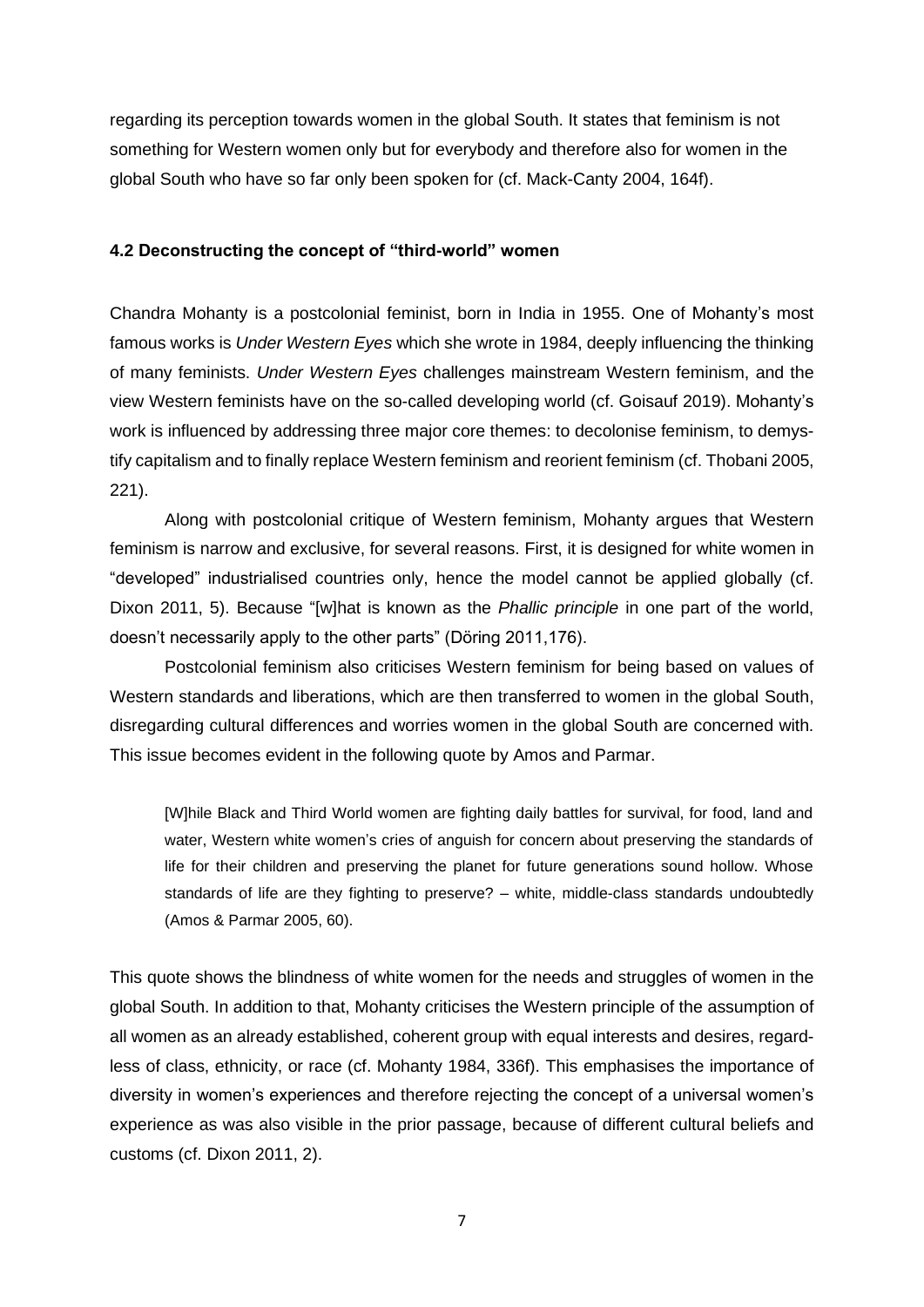Mohanty disapproves Western feminist discourse on women in developing countries, who depict women in the global South as so called "third-world" women. This perception of women in the global South portrays them as victims in a singular, monolithic subject. Following this is the creation of a stereotype of the average "third-world" woman being uneducated, poor, traditionbound, domestic, and family-oriented (cf. Mohanty 1984, 337). Mohanty strongly commends to unveil the one-way construction of "third-world" women of being an object to Western feminism (cf. Ghandi 1998, 85).

The category "third-world" woman is also strongly colonialist, because of

[...] its ethnocentric myopia disregard[...][ing] the enormous material and historical differences between 'real' "third-world" women; and second, because the composite 'Othering' of the "thirdworld" woman becomes a self-consolidating project for Western feminism (Ghandi 1998, 84).

Mohanty claims that "[w]ithout the overdetermined discourse that creates the third world, there would be no […] first world" (Mohanty 1984, 353). The definition of the "third-world" enables and sustains the definition of the "first-world" and Western feminists need women from developing countries to define their own Western standard of being educated, liberated and in charge of their lives. Therefore "third-world" women are serving as a contrast to the progressive, mediating and saving "first-world" women (cf. Thobani 2005, 222). The construction of this determination is used to justify Western feminists' self-definition by domination and devaluating other women which deviate from their Western standard of liberation (cf. Riyal 2019, 84). There is a clear division between "[i] who have made it and You who cannot make it [without my help]" (Trinh 1989, 86).

This concept of domination leads to the exclusion, victimising and homogenising of women in the global South. Mohanty asserts that all women are sisters in struggle and up until today, Western women have struggles in the Western world concerning equality: there is still the gender pay gap, beauty as a central feature of constructed female identity, the lock out of high-level professions (CEO's) and more (cf. Mohanty 1984, 337f). Mohanty, along with other postcolonial feminists, is calling for a commitment of all feminists for united politics of liberation and equality, apart from images of "third-world" women (cf. Mohanty 1984, 352). "It is time to move beyond the Marx who found it possible to say: They cannot represent themselves; they must be represented" (Mohanty, 1984, 354).

This goes hand in hand with a quote from the author Langdon, referring to the white Western feminist urge to help their sister in "need": "If you have come to help me, you are wasting your time. But, if you have come because your liberation is bound up in mine, let us work together" (Langdon 2012, 386). This shows how the issue with liberation is not done by only liberating one group of women and trying to liberate another one with the same model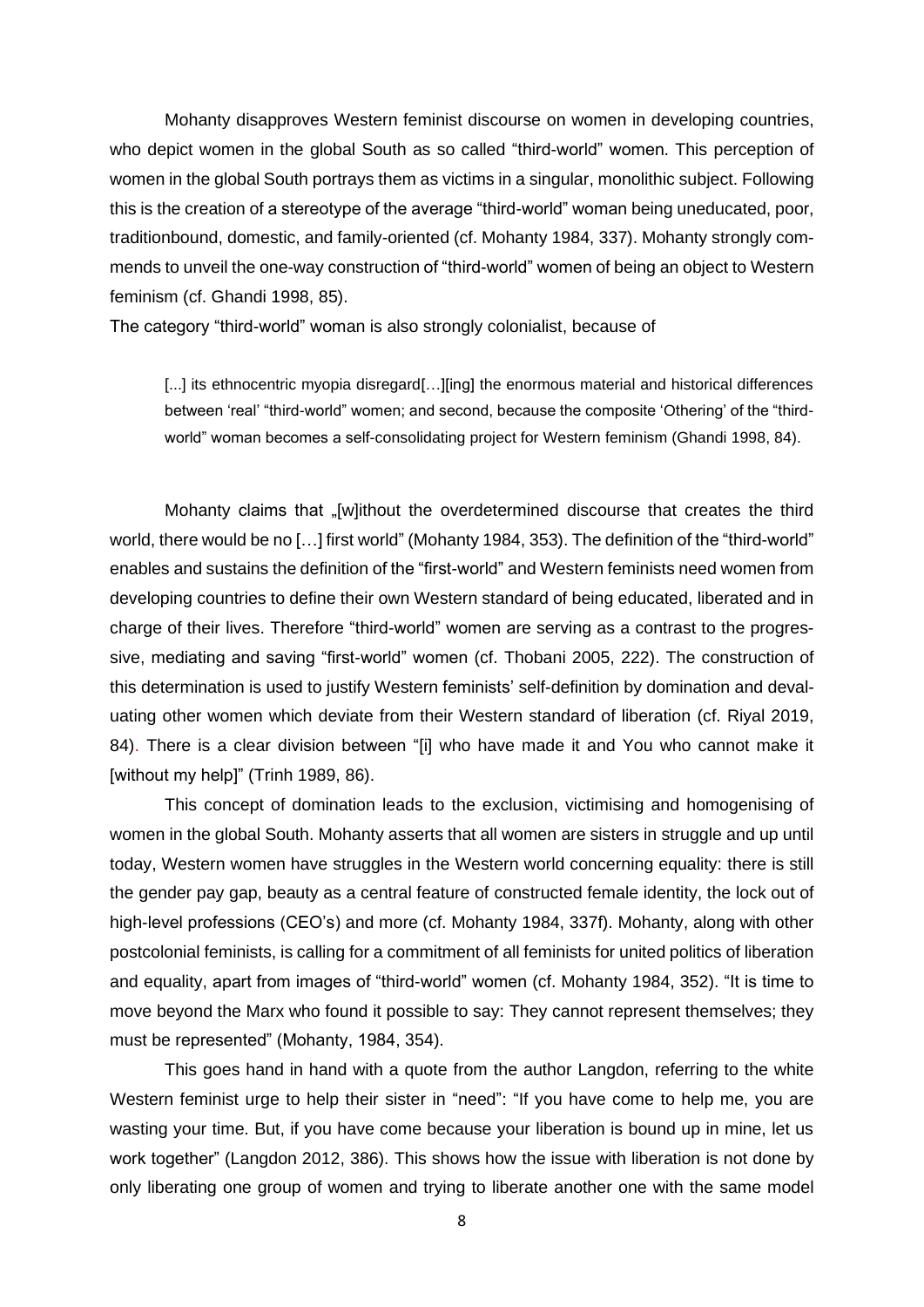and methods, but instead by working together. Liberation of one group of women is linked to the liberation of all women, and it can only be achieved if women are aware of this connection. In addition, the quote also offers a different approach and level of communication towards liberation and self-determination of others.

[Because] [m]any white feminists have argued that as feminists they find it very difficult to accept arranged marriages which they see as reactionary. Our argument is that it is not up to them to accept or reject arranged marriages but up to us to challenge, accept, or reform, depending on our various perspectives, on our own terms and in our own culturally specific ways (Amos & Parmar 2005, 58).

It becomes clear that it is an important and necessary challenge for Western feminists to not judge those women from a Western perspective.

Another related problem linked to that issue is that research methods and standards used in Western feminism were developed and established by academic imperialist white men, which led to the problem that those methods were not questioned but continued in an imperialist way within Western feminist research, "[…] reproducing the 'imperialist white-supremacist capitalist patriarchy'" (Chis 2015). This clearly demonstrates how deeply rooted these colonial structures are and how important it is to deconstruct them. Thus, the uncritical use of methodologies in Western feminism will fail to see that these research methods are limited concerning the struggles of women of colour (cf. Mohanty 1984, 337).

This chapter has looked at some core problems of Western feminism and highlighted the most important issues, like the construction and abuse of the Western invention of the "third-world" women and the justifications and singular perspectives towards women in the global South which were based on that concept.

#### <span id="page-9-0"></span>**4.3 Black feminist critique of Western feminism**

Another point of criticism towards Western feminism was perpetrated by women within the Black feminist movement in the United States. They experienced Western feminism as exclusive and racist. The Black feminist movement started in the 1960's as a reply to Western white feminism in the 1960's.

The first important organisation in the Black feminist movement was the National Black Feminist Organization (NBFO) which was founded in 1973 and lasted for about two years until 1975. The organisation aimed to liberate black women from racism and sexism (cf. Breines, 2002, p. 1116).

9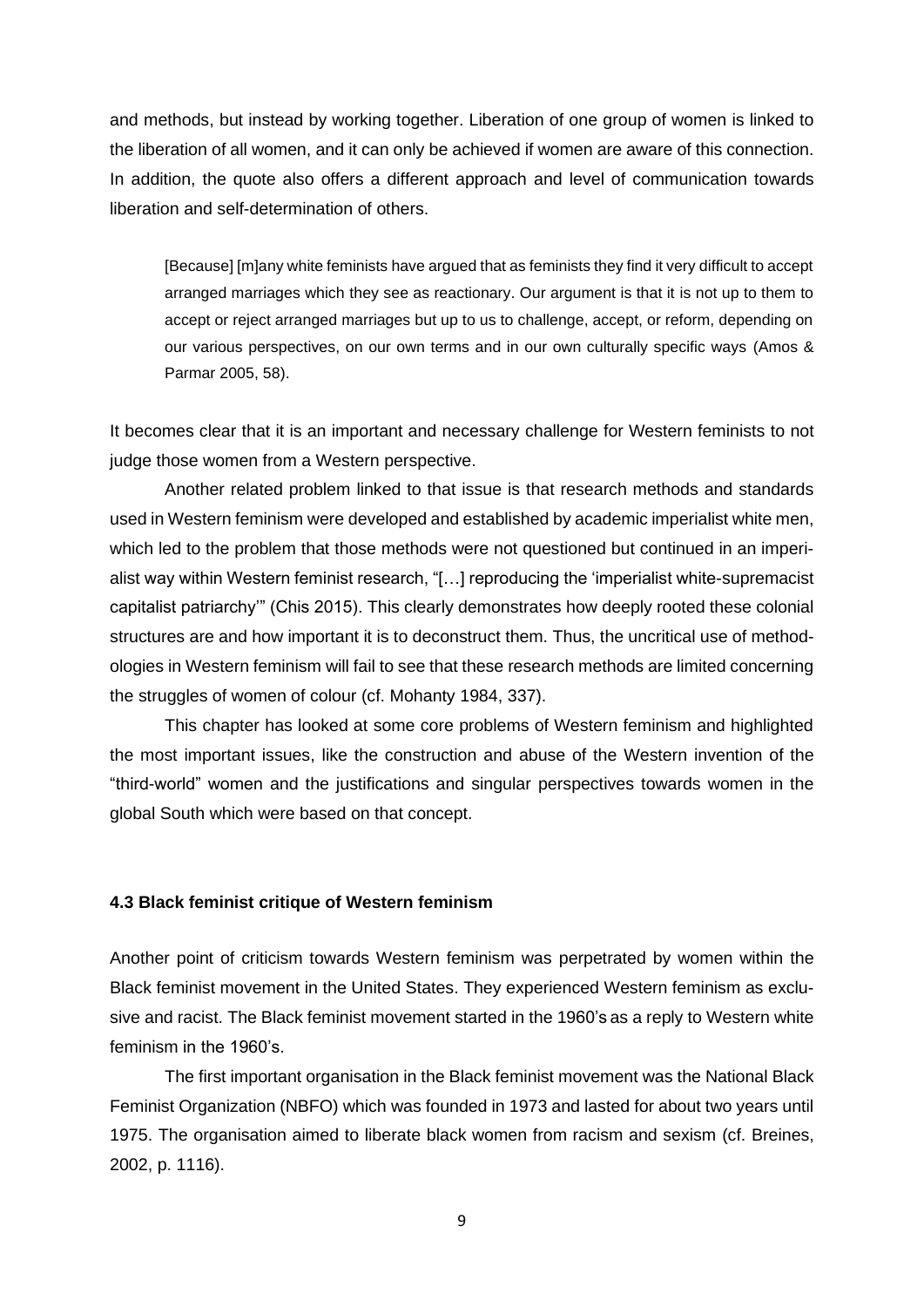The following quote by Sojourner Truth brings this dual oppression of racism and sexism experienced by women of colour, to the point.

That man over there says that women need to be helped into carriages, and lifted over ditches, and to have the best place everywhere. Nobody ever helps me into carriages, or over mudpuddles, or gives me any best place! And ain't I a woman? (Harris 2019, 8).

The author Truth wants to raise awareness of how white women and black women are treated differently although they are both women but with a different skin colour. This is just one example of multiple fields of discrimination the National Black Feminist Organization wanted to reveal and make aware of.

Black feminism does not only address black African American women, but all women of colour relocated to the United States by colonialism, because they all experienced the negative impact of race, class, and gender discrimination. Black feminism and resistance in the United States existed since the times of slavery but started to be a political and social position within society with the rise of Western feminism and the civil rights movement in the 1960's and 1970's. The civil rights movement left out black women, as the focus was on reducing racial discrimination of primarily black men and not the sexism and gender discrimination black women had to face. This emphasises the need of Black feminism (cf. Harris 2019, 18f).

Black feminists raised issue for the singularity of Western feminism in the United States. They claimed that the typical Western feminist was a white middle-class woman (cf. Breines 2002, 1124). African American women were not part of the Western feminist movement and felt discriminated, even though Western women did not consider themselves racist, because they were not actively acting racist. But by not including women of colour, unconscious racism originated. It is important to address the concerns of all women of colour within this topic, because the aim of Black feminism is to show the lack of the Western feminist movement which ignored the need of women of colour (cf. Breines 2002, 1118f).

Black feminist theorists have pointed out that many of the gender-based generalizations advanced by white feminist theorists, whether as part of the critique of the philosophical canon or as part of a critique of contemporary practices, are "racist, ethnocentric, and insensitive to the concerns of women of color (Hawkesworth 2012, 13).

It becomes apparent that Western feminist theory does not include the experiences of women of colour because they only focus on gender and not also on race and other dimensions which bring difficulties for women of colour (cf. Crenshaw 1991, 1249). Western feminism established the experiences by white middle-class women as the norm and what white feminists needed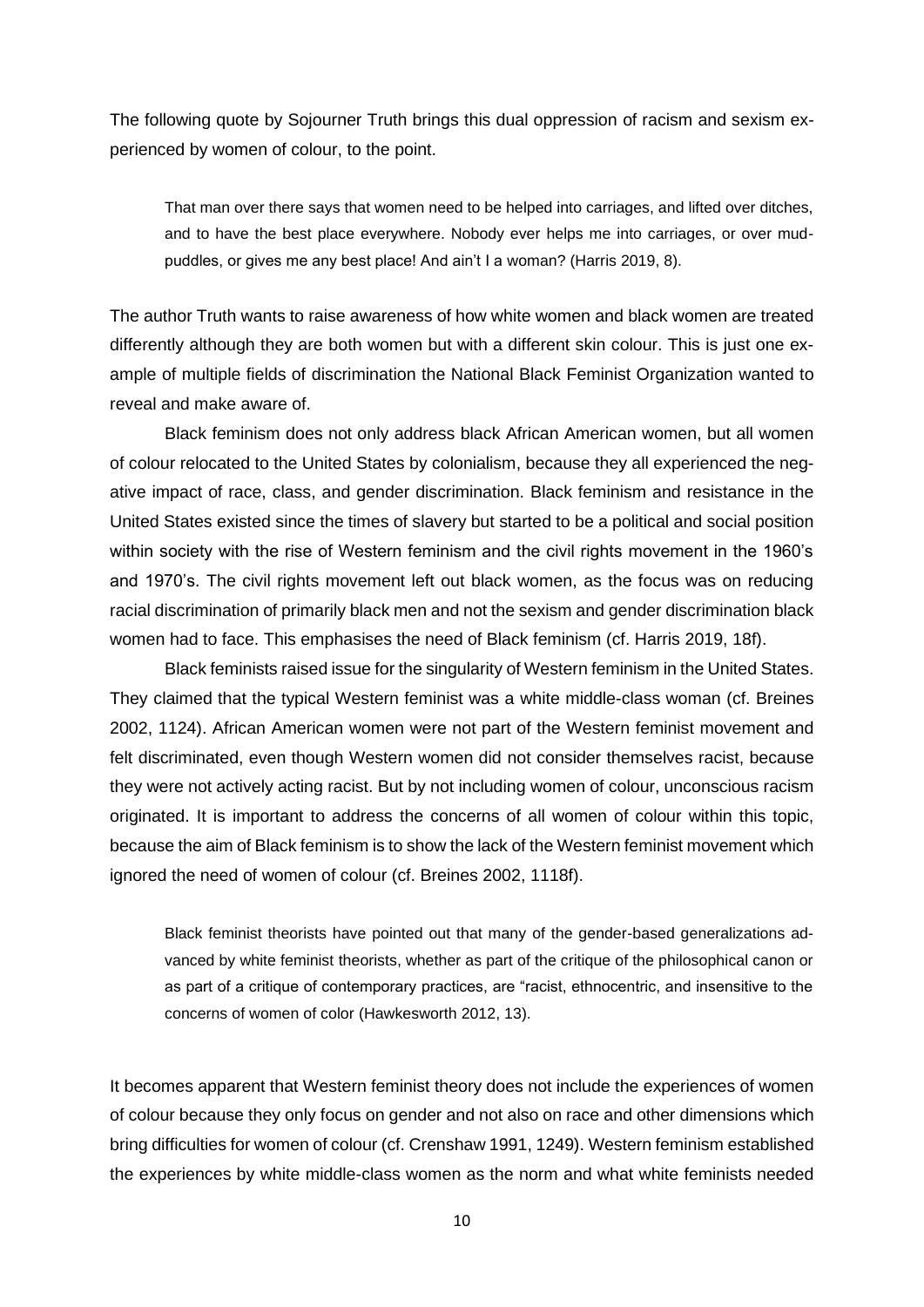liberation from had little relevance to what women of colour needed. This is also referring to the fact that African American women are also American women, who should have the same rights and equalities as white American women (cf. Amos & Parmar 2005, 47).

However, the overall situation is difficult considering cultural differences of women of colour living in the United States. One example is the right and ability to report sexual abuse experienced at home. This is less uncomplicated for white women, but difficult to transfer to other women living in the United States with different cultural backgrounds, because one needs to consider cultural complications which can bring difficulties: Asian immigrant women often live together with several generations, where they have little privacy to make such a call and depend on their husbands as the only key to the outside world (cf. Crenshaw 1991, 1248). With this example, Black feminists try to display the problems non-white women are facing on top of gender discrimination.

On the other hand, many immigrant women, like African American, Latin, or Asian-American, where working in domestic service for white women. Western women were gaining more equality, while or because immigrant women performed the domestic labour instead. It becomes clear that short-term gains for white middle-class women, like the relief of domestic housework, was received at the expense of coloured and working-class women in the United States, neglecting the fact that they themselves did not gain equal rights for every woman (cf. Mack-Canty 2004, 166). This illustrates the clear lack of understanding the overall goal of feminism and shows the complexity of the many layers of exclusion for black women and the blindness of Western feminism towards this issue (cf. Amos & Parmar 2005, 45).

### <span id="page-11-0"></span>**5. Conclusion**

Throughout my research for the topic of Western feminism, it became evident how complex the matter is. Western feminism paved a way for liberating white women in the West by using and excluding black women, women of colour and women from the global South. Western feminists were concerned with the marginalised "other" by using a repressive concept of domination of "third-world" versus "first-world" women to measure their own achievements (cf. Riyal 2019, 83). It is to say, that Western feminism led to liberation of Western white middle-class women at the expense of dominating and exploiting immigrant women in their daily life as domestic servants and women in the global South for their ideological, theoretical concept of differentiating themselves from other women by stressing the difference between "us versus them". It becomes obvious, that liberation for women in the United States was limited to Western white women only and did not include all women.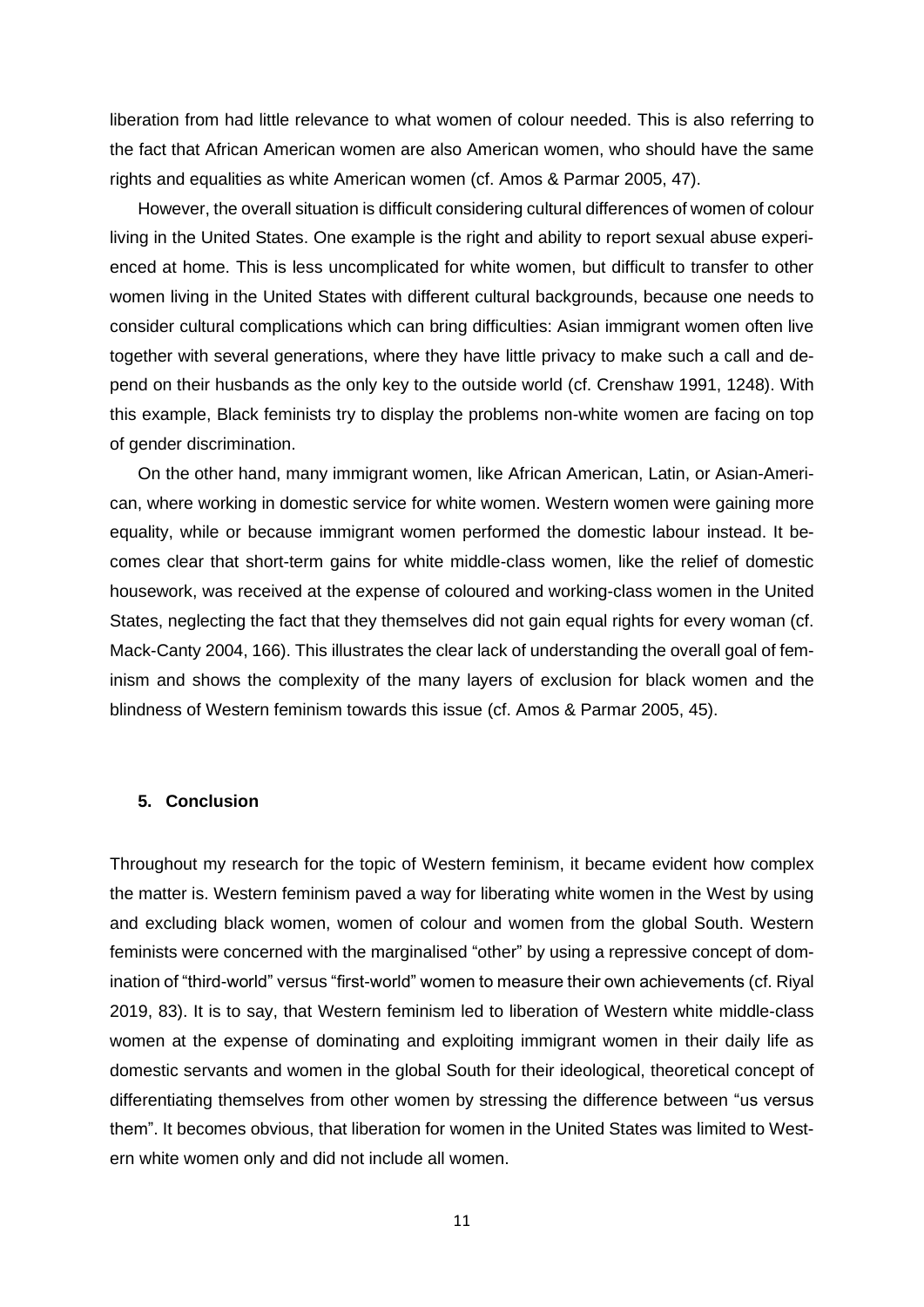The singularity of the concept of Western feminism on the one hand and the wrong aim to help women in other countries with a singular Western concept on the other - disregarding any cultural differences - makes the Western concept of feminism outdated. Especially in times of globalisation, multiculturality and ethnicity, were there are diverse people and multiple cultures within one country, Western feminism neither works within the Western world, nor for the rest of the world.

It becomes apparent, that the topic of feminism is a complex one and not a singular straightforward matter. There are different layers of oppression for women, not just gender alone. This is also where the term intersectionality comes in because it highlights the different simultaneous layers of oppression and discrimination. Intersectionality makes those visible who face multiple forms of oppression such as gender, class, and race discrimination, like women of colour, particularly immigrant women and African American women (cf. Crenshaw, 1991, 1299).

It is essential to keep up a constant questioning of ideologies and exchange of ideas with women all over the world, to meet the demands of women's concerns in the mountains of Pakistan, in the middle East, in the South or in Europe and to assess issues related to women's lives on an international basis. Moreover, it is vital to take on a miscellaneous perspective of feminism, because true feminist theory does not only include gender, but also an understanding of imperialism, class discrimination and racism to meet the interests of all women (cf. Amos & Parmar 2005, 61).

Finally, it is to say that today "[t]he internet is a driving force behind globalisation, drawing [...] [women] from all corners of the world together into a mutual, virtual space. This can be positive for global feminism because it allows women to speak for themselves to the issues, they are most concerned by" (Dixon 2011, 5). This at the end could result in a global discourse on feminism.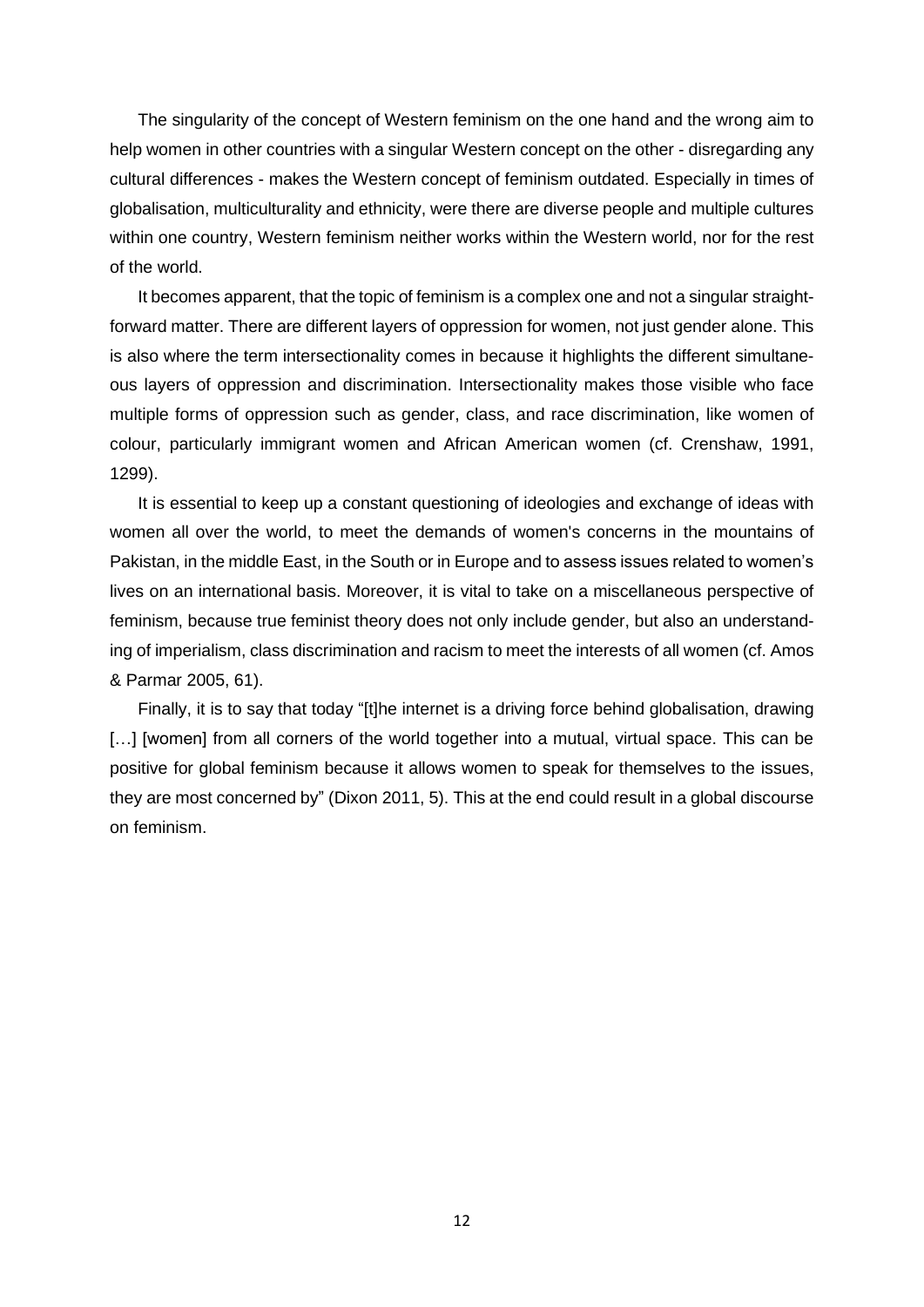### <span id="page-13-0"></span>**Bibliography**

#### Print sources

- Ghandi, Leela (1998). *Postcolonial Theory: a critical introduction,* 80-101. St. Leonards, NSW: Allen & Unwin.
- Göring, Tobias (4/2011). *Postcolonial Literatures in English.* Stuttgart: Klett.
- Minh-Ha, Trinh (1989). *Woman, Native, Other: Writing Postcoloniality and Feminism,* 79-119*.*  Bloomington: Indiana University Press.
- Stokowski, Margarete (2016). *Untenrum frei*. Reinbek: Rowohlt.

#### Online sources

- Amos, Valerie & Parmar, Pratibha (2005). "Challenging Imperial Feminism." Feminist Review, No. 80: 44-63. https://www.jstor.org/stable/3874364.
- Breines, Wini (2002). "What´s Love Got to Do with It? White Women, Black Women, and Feminism in the Movement Years." Signs, (27) 4: 1095-1133. https://www.jstor.org/stable/10.1086/339634.
- Brunell, Laura & Burkett, Elinor. "Feminism." Retrieved from Encyclopaedia Britannica. https://www.britannica.com/topic/feminism (accessed Feb 6, 2021).
- Cambridge Dictionary. "Feminism." https://dictionary.cambridge.org/de/worterbuch/englisch/feminism (accessed Feb 2, 2021).
- Chis, Ioana (2015). "United by Strength or Oppression? A Critique of the Western Model of Feminism." Retrieved from E-international Relations. https://www.eir.info/2015/09/29/united-by-strength-or-oppression-a-critique-of-thewestern-model-of-feminism/ (accessed Feb 18, 2021).
- Crenshaw, Kimberle (1991) "Mapping the Margins: Intersectionality, Identity Politics, and Violence against Women of Color." Standford Law Review, (43) 6: 1241-1299. https://www.jstor.org/stable/1229039.
- Dixon, Violet (2011). "Western Feminism in a Global Perspective." Retrieved from Inquiries, Vol. 3, No. 2. http://www.inquiriesjournal.com/articles/395/western-feminism-in-aglobal-perspective (accessed Feb 7, 2021).
- Drucker, Sally (2018). "Betty Friedan: The Three Waves of Feminism." Retrieved from Ohio Humanities. http://www.ohiohumanities.org/betty-friedan-the-three-waves-offemnism/#:~:text=Feminist%20history%20can%20be%20divided,equal%20legal%20and%20social%20rights (accessed Feb 17, 2021).
- Editors of Encyclopaedia Britannica. "Patriarchy." Retrieved from Encyclopaedia Britannica. https://www.britannica.com/topic/patriarchy (accessed Feb 12, 2021).
- Goisauf, Theresa. "Feministischer Aktivismus und Solidarität über Grenzen hinweg –Chandra Talpade Mohanty im Gespräch mit Nikita Dhawan." Retrieved from Paulo-Freire-Zentrum. https://www.pfz.at/themen/globaleungleichheiten/feministischer-aktivismus-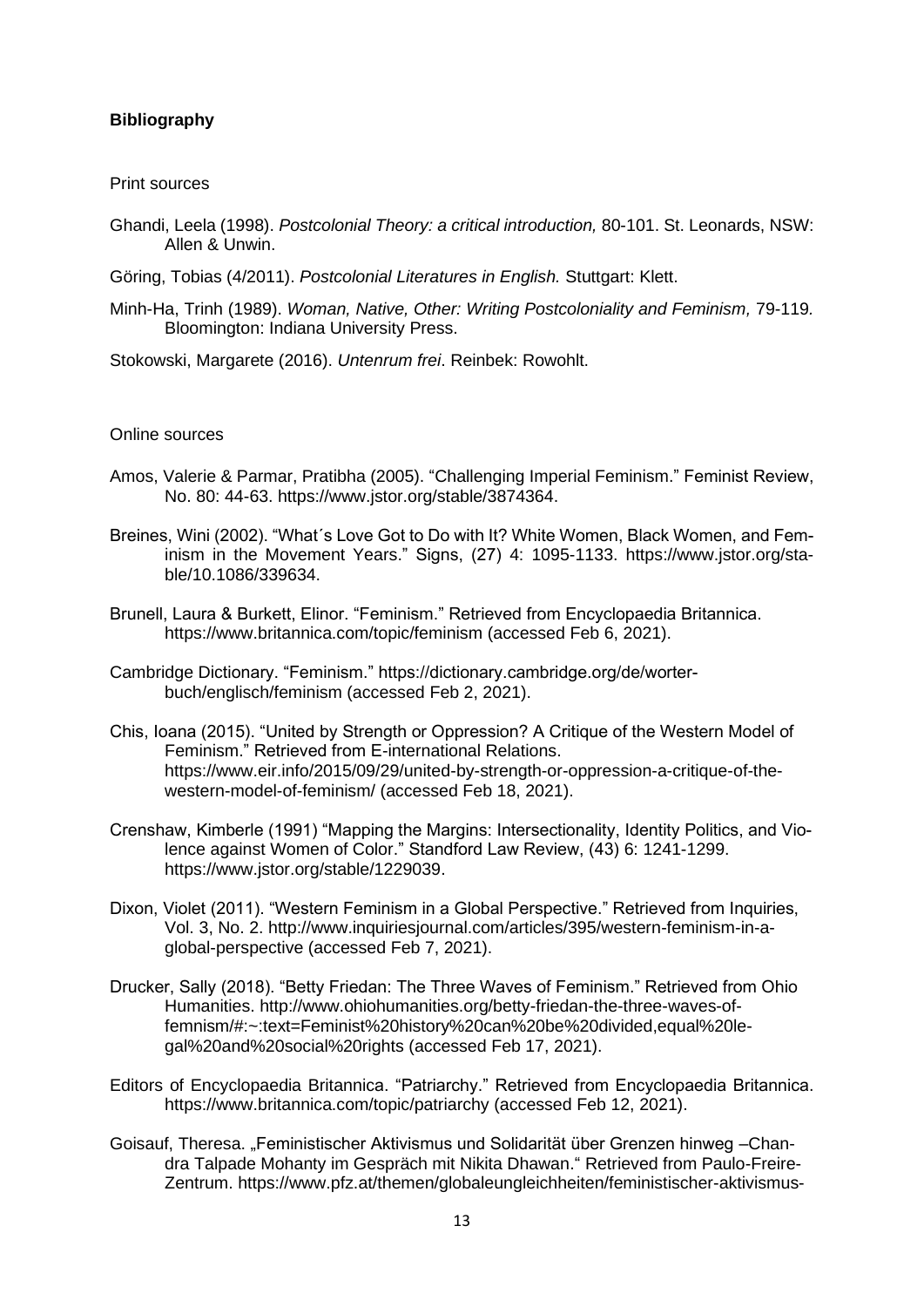und-solidaritaet-ueber-grenzenhinweg-chandra-talpade-mohanty-im-gespraech-mitnikita-dhawan/ (accessed Feb 6, 2021).

- Hawkesworth, Mary (2012). "Western Feminist Theories: Trajectories of Change." In: Bayes, Jane (ed.). Gender and Politics: The State of the Discipline, Cp. 8. Verlag Barbara Budrich. https://www.jstor.org/stable/j.ctvddzq1d.12.
- Harris, Duchess (2019). "Black Feminist Politics from Kennedy to Trump." Cham: Palgrave Macmillan. https://doi.org/10.1007/978-3-319-95456-1.
- Langdon, Jonathan (2013). "Decolonising Development Studies: Reflections on Critical Pedagogies in Action." In Canadian Journal of Development Studies, Vol. 34, No. 3: 384-99.
- Mack-Canty, Colleen (2004). "Third-Wave Feminism and the Need to Reweave the Nature/Culture Duality." NWSA Journal, (16) 3: 154-179. https://www.jstor.org/stable/4317085.
- Mohanty, Chandra Talpade (1984) "Under Western Eyes: Feminist Scholarship and Colonial Discourses." Boundary 2 (12) 3: 333-358. http://www2.kobeu.ac.jp/~alexroni/IPD%202015%20readings/IPD%202015\_5/under-western-eyes.pdf.
- Oxford Dictionary. "Feminist." https://www.oxfordlearnersdictionaries.com/definition/english/feminist 1?q=feminist (accessed Feb 10, 2021).
- Riyal, Alm (2019). "Post-colonialism and Feminism." Research Gate: Asian Social Science, Vol. 15, No. 11: 83-87. https://www.researchgate.net/publication/336809414\_Post-colonialism\_and\_Feminism/link/5db2f66992851c577ec2e1b5/download.
- Thobani, Sunera (2005). "Feminism without Borders: Decolonizing Theory, Practicing Solidarity by Chandra Talpade Mohanty." Vol. 20, No. 3 pp. 221-224. https://www.jstor.org/stable/3811126.